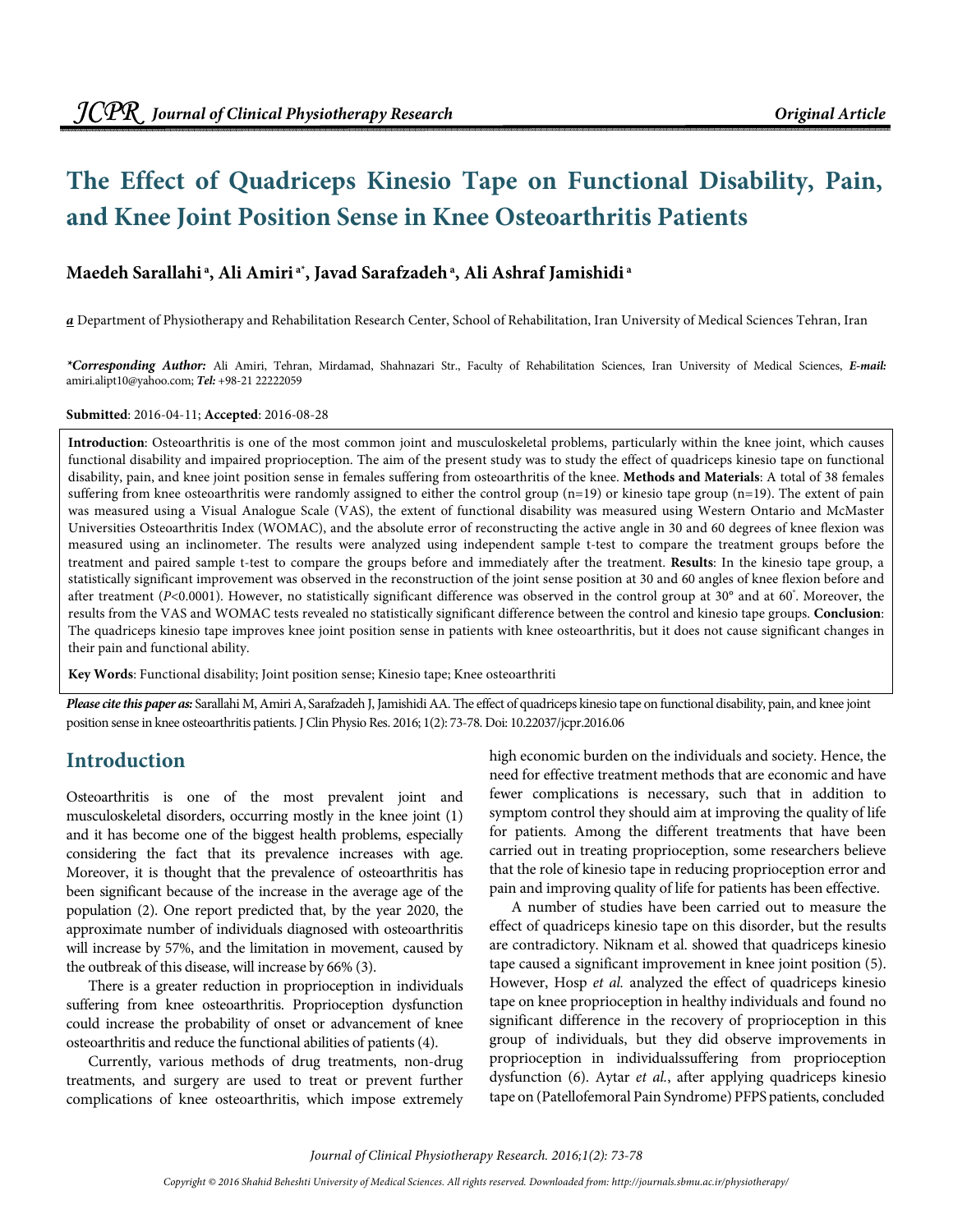

Figure 1. The method for assessing the joint position sense

that this method of treatment was not a cause for significant difference in the amount of pain and joint position sense (7).

However, to the best of our knowledge, no study has investigated the effect of quadriceps kinesio tape on the degree of pain, reconstructing the position of the joint sense, and functional disability in knee osteoarthritis patients using Western Ontario and McMaster Universities Osteoarthritis Index (WOMAC). The aim of conducting the present research was to review the nonaggressive methods of treatment that could effectively keep and improve the ability of these individuals and reduce their pain, and also help the patients' quality of life.

### **Materials and Methods**

#### **Participants**

A total of 38 female patients with knee osteoarthritis with grade 3 and 4 of Kellgren and Lawrence (according to a doctors' opinion) within the age range of 45 to70 years, history of knee pain for six months or more, having a range of motion from 0 to 100 degrees (extension to flexion), no history of surgery of the lower limb joints, and no problems such as knee malignity and infection around the knee were enrolled in the study. In case of an abnormal skin reaction to kinesio tape (sign of allergy), lack of regular referral for visitation by the patient, and patient's unwillingness to continue treatment were observed, they were excluded from the study. Patients with knee osteoarthritis, who met the inclusion criteria, were selected by non-random sampling method from among the patients referring to in Hazrat Rasool hospital in Tehran, Iran.

#### **Procedures**

Prior to the study, the aims and procedures were explained to the participants and signed informed consents were obtained. Thestudy was approved by the Ethical Committee of Iran University of Medical Sciences, Tehran (ir.iums.rec.9311340010). The study followed a clinical trial type of intervention. The



**Figure 2.** kinesio tape rectusfemoris

sampling method was based on simple non-probability sampling. The patients referring to the physiotherapy clinic in Hazrat Rasool hospital were provided with a general description of the research method, and then the individuals who were willing to participate in the study were invited. After a primary evaluation, the researcher made sure that the individuals were qualified for the research, then they stated their readiness to take part in the test by signing the consent form. In the current study, 38 patients were randomly assigned in to two groups of kinesio tape and control, each consisting of 19.

Evaluation of the extent of pain in patients was recorded via the VAS with a 0-10 grading system (8). Evaluation of the participants' functional disability was done using the WOMAC questionnaire. This questionnaire is considered to be one of the most reliable questionnaires for assessing patient's quality of life, health and level of performance, and the most common tool for reviewing knee osteoarthritis patients. It is translated into Farsi and its validity and reliability has been verified (9)(10). Pain, stiffness, and crepitus during active motion of the knee are the most common symptoms of knee osteoarthritis, which not only reduce an individual's ability, but also affect his/her health and quality of life. This questionnaire consists of 3 sections and 24 questions. In the first section, the extent of pain during various activities, in the second section, the stiffness of the patient's joint, and in the third section, the functional condition of the knee in daily activities are assessed (9).

Evaluation of the knee joint position sense was performed in the seated position. To assess the knee joint position sense, the method of "active test along with active reconstruction of the limb" was put to use. For this purpose, the individual was asked to actively reconstruct a certain angle that was displayed to the individual as the aim, using the same limb and without the use of visual senses, only relying on proprioception. The absolute error of the individual in reconstructing the target angle was recorded (11). Measurements for the angles of the knee joint in testing and response stages were carried out using an inclinometer, which is one of the simple and cheap clinical methods of assessing the joint position sense (12).

A metal rod was fixed on the upper and lower parts of the leg via two straps. From its magnetic part, the inclinometer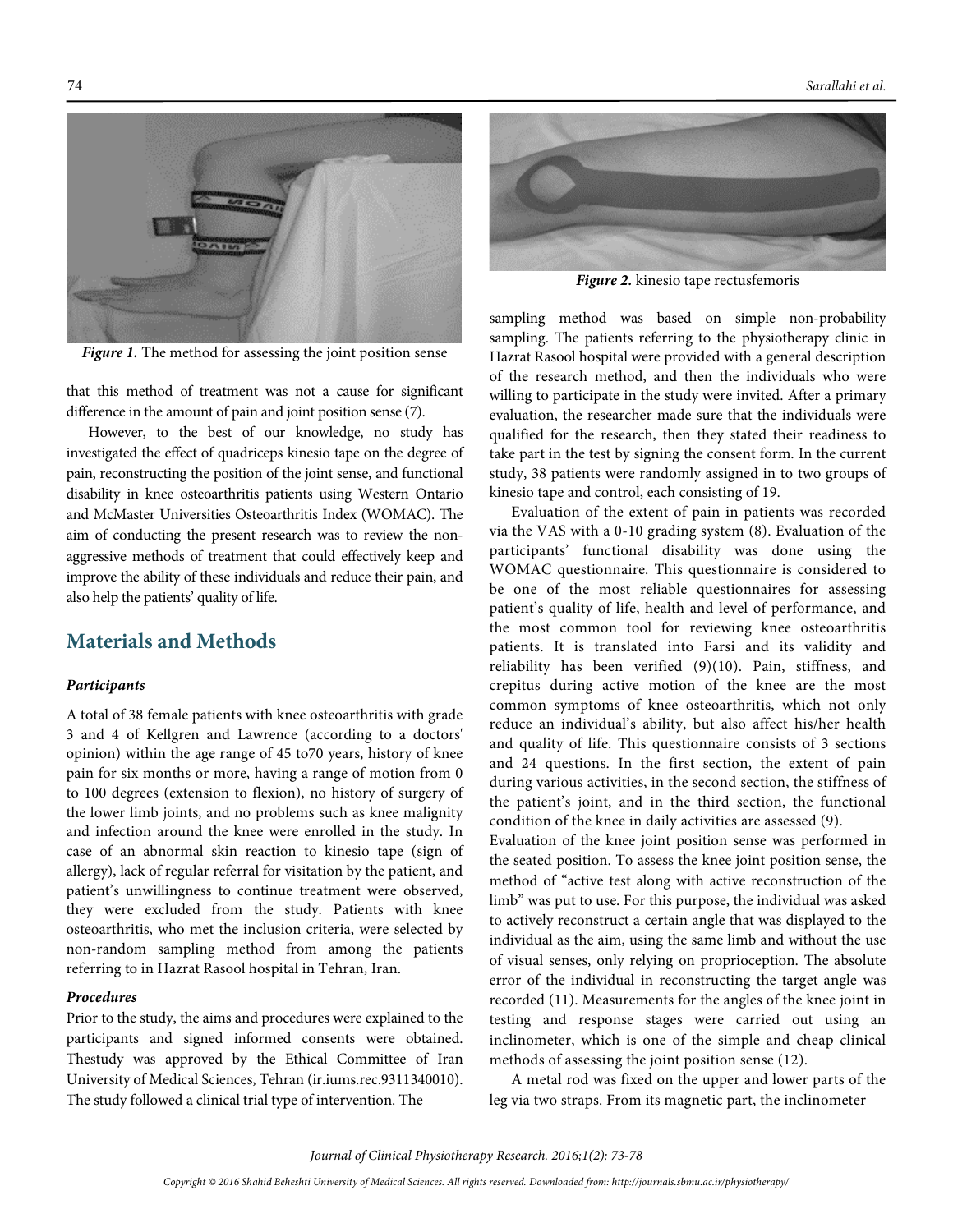| Table 1. Participants' Demographic details |                    |               |                    |         |  |  |  |  |  |
|--------------------------------------------|--------------------|---------------|--------------------|---------|--|--|--|--|--|
| Parameter                                  | $n = 19$           | Mean (SD)     | Min-Max            | P-Value |  |  |  |  |  |
| Age (Years)                                | Kinesio tape group | 55.63 (8.45)  | $45 - 70$          |         |  |  |  |  |  |
|                                            | Control group      | 55.63 (8.95)  | $45 - 70$          | 0.576   |  |  |  |  |  |
| Height (cm)                                | Kinesio tape group | 161.68(6.33)  | 153-170            | 0.636   |  |  |  |  |  |
|                                            | Control group      | 157.68 (5.83) | 150-168            |         |  |  |  |  |  |
| Weight (kg)                                | Kinesio tape group | 59 (7.31)     | $59 - 80$<br>0.326 |         |  |  |  |  |  |
|                                            | Control group      | 61(5.92)      | $61 - 78$          |         |  |  |  |  |  |

**Table 2**. Comparison of the Means of the variables before and after the treatment in both groups

| Parameter                                   | Group        | Mean(SD)<br><b>Before</b><br>Treatment | Mean (SD)<br>After<br><b>Treatment</b> | Mean difference<br>(after-before) | Min-Max (before<br>treatment) | P-Value  |
|---------------------------------------------|--------------|----------------------------------------|----------------------------------------|-----------------------------------|-------------------------------|----------|
| <b>VAS</b>                                  | Control      | 5.95(1.64)                             | 2.89(1.32)                             | $-3.05$                           | $4-9$                         | < 0.0001 |
|                                             | Kinesio tape | 6.42(1.34)                             | 4(4.1)                                 | $-2.42$                           | $4-9$                         | < 0.0001 |
| <b>WOMAC</b>                                | Control      | 58.42 (12.5)                           | 44.83 (14.53)                          | $-13.59$                          | 40-75.83                      | < 0.0001 |
|                                             | Kinesio tape | 65.52 (12.54)                          | 53.15 (15.46)                          | $-12.37$                          | 40-85.83                      | < 0.0001 |
| Error in reconstructing 30<br>degrees angle | Control      | 4.93(3.34)                             | 3.62(2.39)                             | $-1.03$                           | $1.2 - 8.2$                   | 0.144    |
|                                             | Kinesio tape | 5.71(2.99)                             | 1.76(1.72)                             | $-3.93$                           | $1.4 - 7.3$                   | < 0.0001 |
| Error in reconstructing 60<br>degrees angle | Control      | 6.54(3.6)                              | 4.02(4.41)                             | $-2.51$                           | $1.7 - 9.4$                   | 0.075    |
|                                             | Kinesio tape | 7.25(3.45)                             | 2.61(2.9)                              | $-4.63$                           | $1.5 - 8.8$                   | < 0.0001 |

was installed on the metal rod. The inclinometers' angle display was set to zero. While the movement of the leg causes movement of the metal rod, the angle of the knee joint and position of the leg was shown by the inclinometer's display (Figure 1).

The patient was told she could can perform three trials in any desired angle with her eyes open. Then, she was asked to actively move her knees to 30° and 60° flexion and hold this position for five seconds. She was asked to remember the angles. After returning to the original position and resting for five seconds, the individual was asked to reconstruct the angles using active extension. This time, the angles performed were recorded via the inclinometer. Between each repetition, there was a five-second delay. This procedure was repeated for each angle of 30° and 60° of knee flexion with 30-second rest intervals, and it was reconstructed 3 times (13). The angle reconstructed by the individual was calculated and subtracted from the target angle and was recorded as the absolute error for each angle of 30° and 60° of knee flexion. The mean of the three reconstructions of the movement angle was used in the statistical analysis.

Participants of both groups were provided with similar physiotherapy treatments. First, 1 MHZ ultrasound with an intensity of 1 W/mc2 in continuous form was applied for five minutes, then hot pack was provided for 20 minutes followed by application of conventional Transcutaneous Electrical Nerve Stimulation with 100 HZ frequency and 50 µs duration to the extent of the patient's complete feeling for 20 minutes. Also, a program was taught to both groups to strengthen the muscles around the knee. Physiotherapy was used in the treatment program of both groups for 10 sessions (three days a week).

In the study group, in addition to the aforementioned treatments, they were also given the quadriceps kinesio tape intervention. Before the application of kinesio tape, the skin was completely cleansed to make sure that grease or any other factors do not prevent the tape from sticking. The method of applying the kinesio tape was done with the purpose of facilitating the quadriceps muscle with 35% tension and the tape was installed on the rectus femoris from the proximal to the distal vertically in a Y shape. After preparation of the tape, the individual was asked to extend her hip joint and flex the knee joint. The start of the tape was set 10 centimeters below the ASIS with 35% tension, until the Y split reached the upper patella. The patient's hip and knee were placed in a flexion position and the remainder of the tape was stuck to the inner and outer edges of the patella with 25% tension. Thus, the end of the tape was placed against the tuberosity tibia. The first and the last part of the kinesio tape was used without any tension (14) (Figure 2).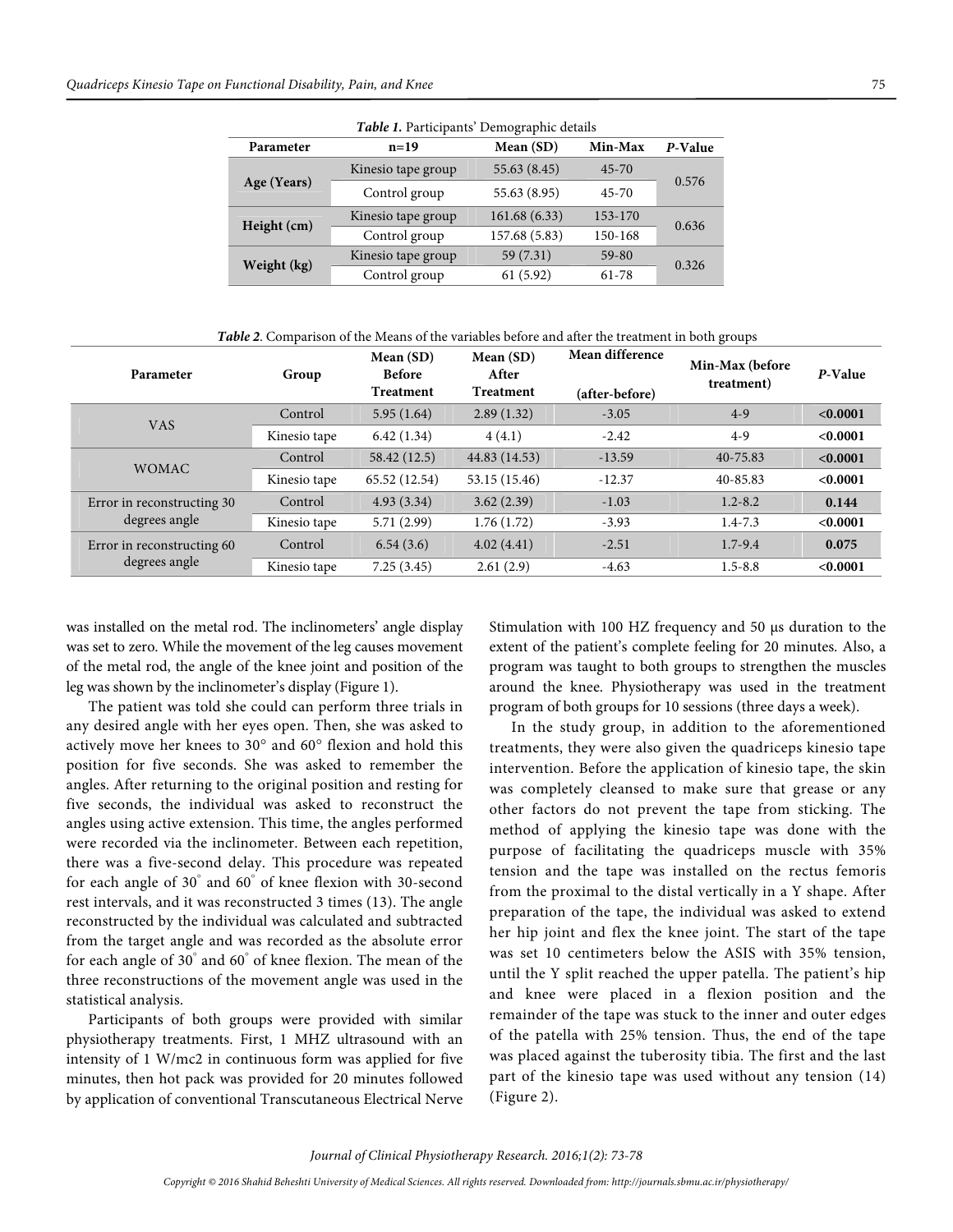

Figure 3. Changes in the variable before and after the treatment. (A: pain, B: womac, C: reconstructing the angle of 30 degrees, D: reconstructing the angle of 60 degrees)

#### **Data analysis**

Prior to running the main test, reliability measurement of inclinometer was calculated using SPSS running Internal Correlation Coefficient (ICC). ICC was 93% for reconstructing 30° and 94% for reconstructing 60°. Also, Minimal Detectable Change (MDC) was calculated using the following formula. MDC was 1.16 for reconstructing 30° and 2.34 for reconstructing  $60^{\circ}$ .

$$
SEM = SD \sqrt{1-ICC}
$$

$$
MDC = SEM \times \sqrt{2} \times 1.96
$$

The variables of VAS, WOMAC, and angle of reconstructing the joint at 30° and 60° of flexion were evaluated before the initiation of the treatment and after the last treatment session.

Statistical data regarding the extent of pain, WOMAC questionnaire, and absolute error in reconstructing the angle of the joint in knee osteoarthritis patients was analyzed using SPSS.

The results were analyzed running paired sample t-test for comparing the means before and immediately after treatment as

well as independent sample t-test for comparing the means of the treatment groups prior to the treatment. P-value was set at 0.05.

### **Results**

Table 1 presents the demographic characteristics of the participants. Both groups were matched by determined variables of age, weight, and height, and no statistically significant difference was found (Table 1). Graphs a-d show the average change in the study variables before and after the treatment. The results from comparing the means of the variables calculated before and after the treatment revealed that the kinesio tape group had a significant improvement in reconstructing the position of joint sense at a 30° and 60° of knee flexion (P<0.0001). On the other hand, in the control group, no statistically significant difference was observed at 30° and at 60° (Table 2 and Figure 3).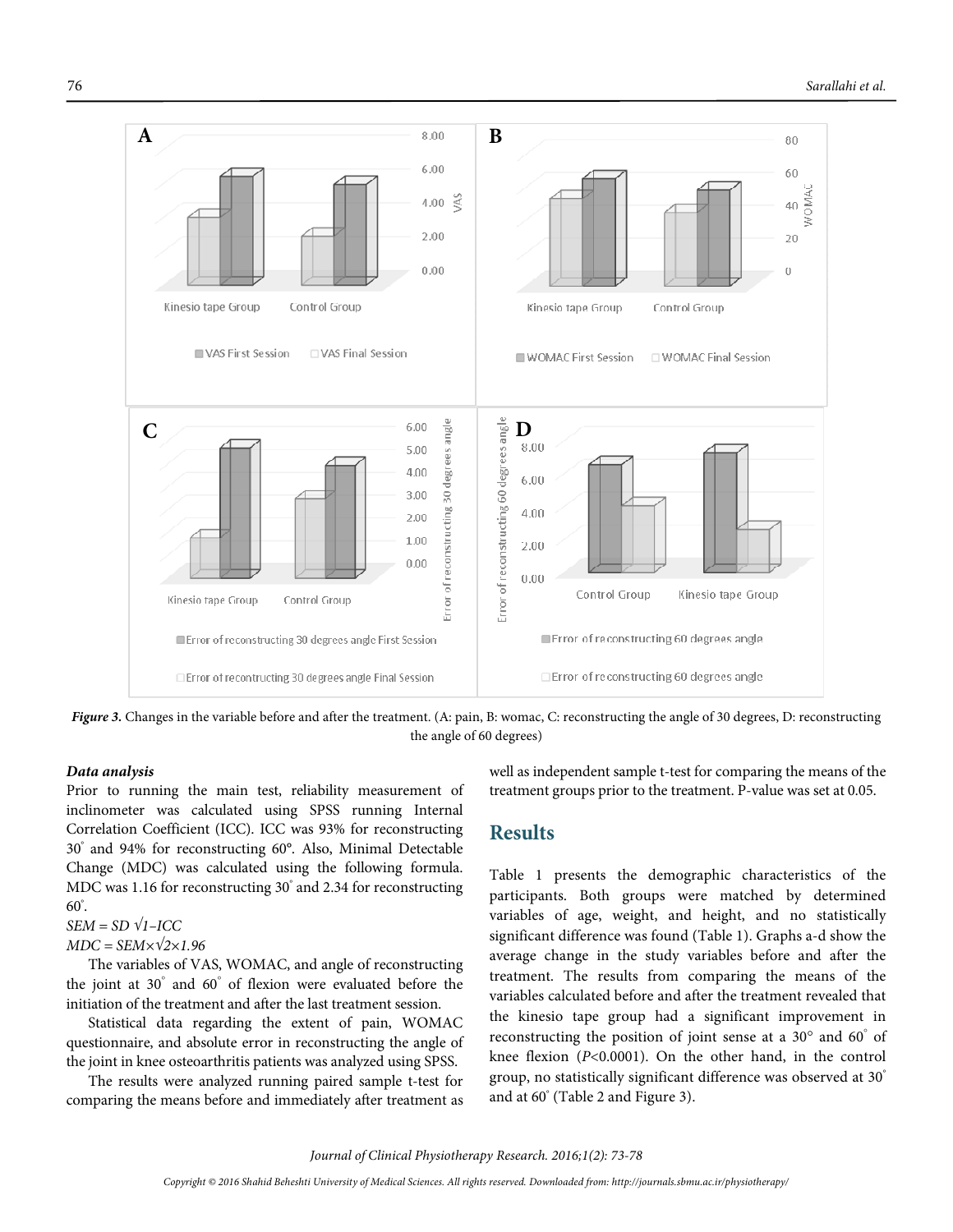The VAS and WOMAC variables had also significantly reduced in both the control and kinesio tape groups  $(P<0.05)$ (Table 2). However, the comparison did not show a statistically significant difference between the two groups (Figure 3A and 3B).

### **Discussion**

The present study was an attempt to evaluate the effect of kinesio tape on knee joint proprioception, pain, and its function. One of the factors related to knee osteoarthritis is reduced neuromuscular factors such as proprioception, which in turn leads to a dysfunction in mechanoreceptors, and causes increased force on joints and ultimately increases the resonance effect (4). The knee joint's proprioception arises from afferent signals from receptors in the joint, muscle-tendon, capsule-ligament, and skin (15). In knee osteoarthritis, because of the changes that come about in the proprioception receptors of the joint, the ability to reconstruct the joint angle is significantly impaired. Kinesio tape could improve proprioception via its direct and/or indirect effect.

According to Chen, kinesio tape reduces latency in the quadriceps muscle's action, and this could itself increase the proprioception accuracy (16). According to Niknam's study on the effect of quadriceps kinesio tape, with the reconstruction of the anterior cruciate ligament, patients still suffer from impaired proprioception after surgery; in this study, the tape produced skin stimulation and provision of afferent input, which in turn caused increases in proprioception (5).

One of the reasons that kinesio tape could increase proprioception is the stimulation of skin mechanoreceptors. Stimulation of mechanoreceptors by kinesio tape has made proprioception recover and improved the accuracy of reconstructing the joint angle. Given that the skin is one of the sources that provides proprioception, the stimulation of proprioception receptors outside the joint could replace receptors inside the joint and the compensation system could be used to correct poor proprioception performance (13).

Clark's study was carried out in 1979. He believed skin receptors have a role in the start of reflex responses in response to a painful, mechanical or thermal stimulus, and so have noted that the role skin receptors play in determining proprioception is important (17). Also, stretching of the skin, due to kinesio tape stimulation from the change in their electrical discharge by means of skin strain and also muscle spindle stimulation sends proprioception information to higher centers (18) (13). Han believes that kinesio tape, after muscle fatigue following skin stimulation by kinesio tape and stretching of the skin, causes a reduction in error of the joint angle reconstruction (19).

On the other hand, Aytar disagrees with this opinion. His research focused on knee position sense in PFPS patients. This difference in opinion is likely due to a difference in techniques used as well as the underlying disorders of the patients involved in his study (7).

Given that there is a direct relationship between impaired proprioception and pain and a reduction in the quality of life, it is expected that there would be an increase in the functional ability of the patients as well as a reduction in pain in the kinesio tape group (20).

Despite the recovery in patients' ability to reconstruct the joint knee angle, the tape did not seem to significantly cause a reduction in pain and recovery of function in these patients.

Since proprioception improved in these patients, there is a potential to investigate whether applying kinesio tape could cause slower progression in knee osteoarthritis in future studies. But the immediate and short term effects of kinesio tape have not changed the functionality of these individual's knee, as osteoarthritis is a chronic and progressive injury. There is a probability that the lack of effectiveness in reducing pain and improving the general quality of life, using the kinesio tape, is due to the stimulation of chemical receptors. Furthermore, because these receptors are constantly being stimulated in osteoarthritis patients, then the extent of pain is not reduced (18). The studies by Akbas and Aytar confirm this issue (21, 7). Thus, kinesio tape may be able to stimulate dermal mechanoreceptors, but the tension used to reduce patients' pain was probably insuffecient. Also, Aytar noted that previous studies in the field of reducing pain using kinesio tape were conducted without a control group; thus a reduction in pain cannot be directly presumed to be correlated to the use of the kinesio tape (7).

On the other hand, Chen and Campolo observed that kinesio tape caused a reduction in pain and improved functionality (16, 22). Campolo states that the exact mechanisms behind the effectiveness of the kinesio tape is still unclear, but patients' reduced pain can be related to the gate control mechanism of pain (22). It is recommended that in future studies, the relationship between a reduction in pain, improvements in quality of life, and improvements in proprioception in this group of patients be further investigated. On the other hand, since knee osteoarthritis is more common in females, the present study was conducted only on the female population. Thus, further comparative studies should be conducted to investigate the variables studied between the two genders.

### **Conclusion**

Kinesio tape can improve recovery of proprioception and help increase the accuracy of knee joint angle reconstruction in patients with osteoarthritis. However, in short-term, this did not cause a reduction in pain and major improvements in joint function. Given the existing evidence, it can be concluded that kinesio tape could be effective in the treatment of disease but in the short term it does not affect the functionality. Hence, kinesio tape cannot act as an independent treatment in the field of reducing pain and increasing functionality, and must certainly be integrated with other treatments.